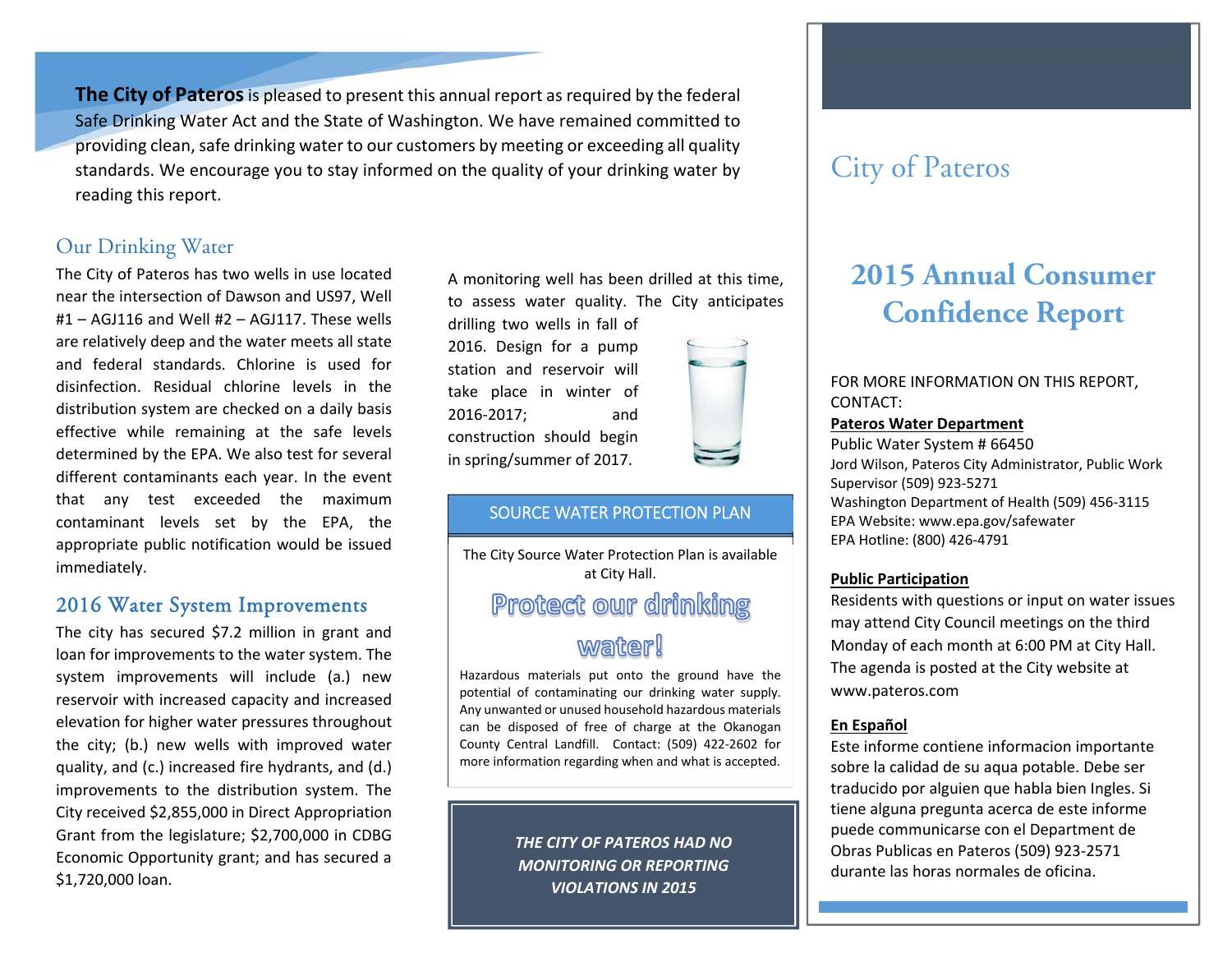# The Effects of Lead in Drinking Water

In Washington State, lead in drinking water comes primarily from materials and components used in household plumbing. The more time water has been sitting in pipes, the more dissolved metals, such as lead, it may contain. Elevated levels of lead can cause serious health problems, especially in pregnant women and young children.

To help reduce potential exposure to lead: for any drinking water tap that has not been used for 6 hours or more, flush water through the tap until the water is noticeably colder before using for drinking or cooking. You can use the flushed water for watering plants, washing dishes, or general cleaning. Only use water from the cold‐water tap for drinking, cooking, and especially for making baby formula. Hot water is likely to contain higher levels of lead. If you are concerned about lead in your water, you may wish to have your water tested. Information on lead in drinking water is available from the EPA's Safe Drinking Water Hotline at 1‐800‐426‐ 4791 or online at http://www.epa.gov/safewater/lead**.**

# **Cross Connection Control**

Cross connections are links between drinking water piping and any plumbing or equipment through which it may be possible for used water or other substances to enter (or backflow) into the public water supply. Our Cross Connection Control Program helps control backflow and cross connections by identifying and eliminating unsafe situations or practices; however, a large part of the success of the program depends on the cooperation of our city's property owners.

Each individual property owner is responsible for maintaining their plumbing system according to the plumbing code and state regulations. This includes preventing or eliminating cross connections. If you have <sup>a</sup> lawn irrigation system fertilizer hose attachment or any other type of water‐using equipment, you have <sup>a</sup> cross connection and should be taking measures to prevent backflow. Many of these household cross connections require the installation of mechanical units called backflow prevention assemblies. These units, when properly installed, tested and maintained, prevent used water or substances from flowing backward.

If you have question about the cross connections, or plan on installing a backflow prevention assembly on you property, you are encouraged to contact Pateros City Hall at (509) 923‐2571

#### Lead and copper monitoring results in City of Pateros for 2014

*Lead and Copper standard test is required every 3 years. Next test is scheduled for September of 2016*  **Lead and Copper 90th percentile:** Out of every 10 homes sampled, 9 were at or below this level.

| <b>Parameter and Units</b> | <b>MCLG</b> | <b>Action</b><br>Level | 2013 Results<br>90 <sup>th</sup><br><b>Percentile</b> | <b>Major Sources in Drinking Water</b>                                   |
|----------------------------|-------------|------------------------|-------------------------------------------------------|--------------------------------------------------------------------------|
| Copper (ppm)               | 1.3         | 1.3                    | .0002                                                 | Corrosion of household plumbing systems;<br>erosion of natural deposits. |
| Lead (ppb)                 | 0           | 15                     | .5                                                    | Corrosion of household plumbing systems;<br>erosion of natural deposits. |

#### Important Health Information

Drinking water, including bottled water, may reasonably be expected to contain at least small amounts of some contaminants. The presence of contaminants does not necessarily indicate that water poses a health risk. More information about contaminants and potential health effects can be obtained by calling the EPA's Safe Drinking Water Hotline (1‐ 800‐426‐4791).

Some people may be more vulnerable to contaminants in drinking water than the general population.

Immunocompromised persons such as persons with cancer undergoing chemotherapy, persons who have undergone organ transplants, people with HIV/AIDS or other immune system disorders, some elderly, and infants can be particularly at risk from infections. These people should see advice about drinking water from their health care providers. EPA/CDC guidelines on appropriate means to lessen the risk of infection by Cryptosporidium and other microbial contaminants are available from the Safe Drinking Water Hotline (1‐800‐426‐4791).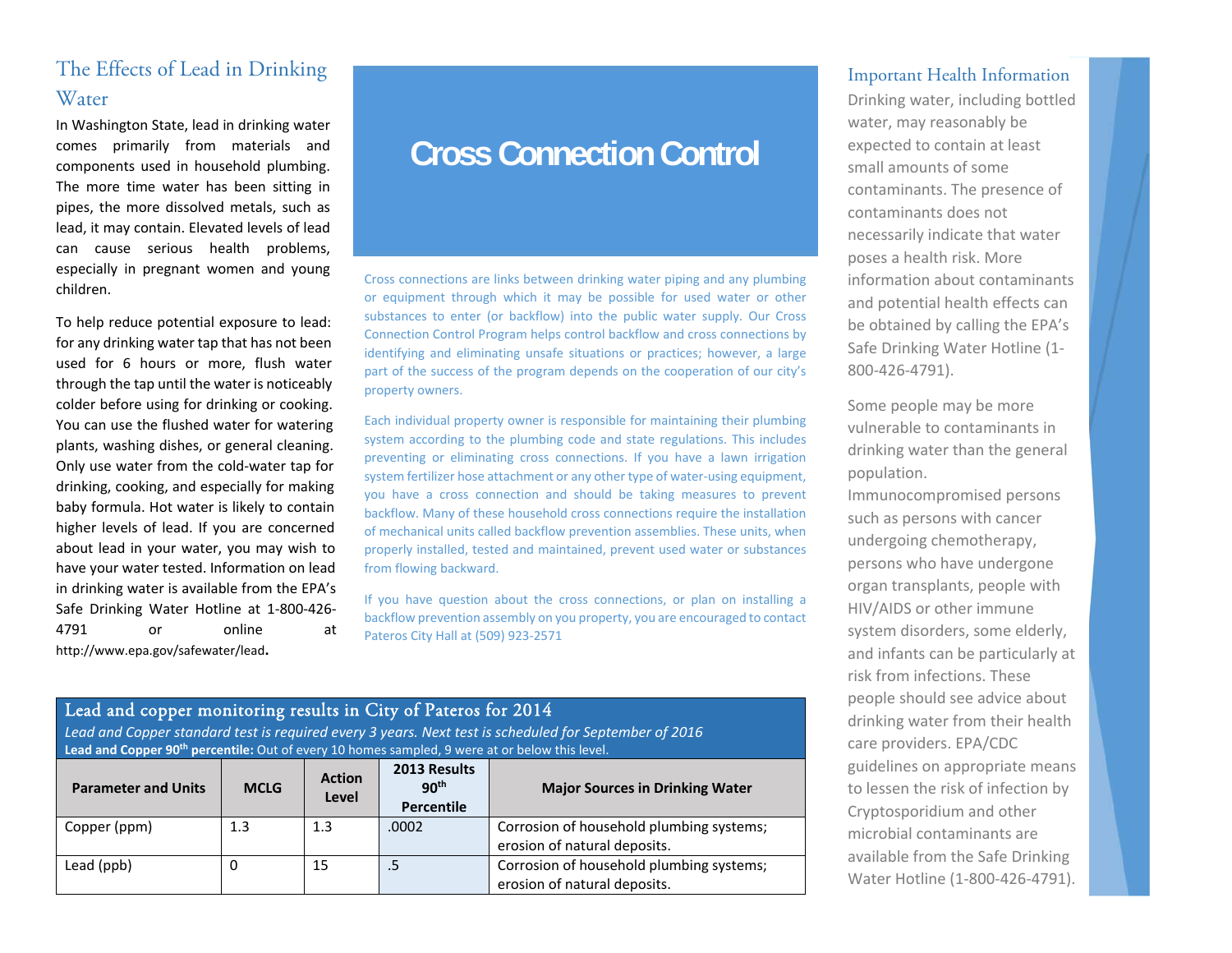# Quality Data Table for 2015

| <b>CONTAMINANTS</b>           | <b>EPA's Allowable</b><br><b>Limits</b> |                | <b>YOUR</b>    | <b>SAMPLE</b> | VIOL-     | <b>TYPICAL SOURCE</b>                                                                                                                        |  |  |
|-------------------------------|-----------------------------------------|----------------|----------------|---------------|-----------|----------------------------------------------------------------------------------------------------------------------------------------------|--|--|
| (UNITS)                       | <b>MCLG</b>                             | <b>MCL</b>     | <b>WATER</b>   | YEAR*         |           |                                                                                                                                              |  |  |
| <b>Inorganic Contaminants</b> |                                         |                |                |               |           |                                                                                                                                              |  |  |
| Antimony (ppb)                | 6                                       | 6              | 5              | 2011          | No        | Discharge from petroleum refineries; fire<br>retardants; ceramics; electronics; solder                                                       |  |  |
| Arsenic (ppb)                 | 0                                       | 10             | $\overline{2}$ | 2011          | No        | Erosion of natural deposits; Runoff from<br>orchards; runoff from glass and<br>electronics production wastes                                 |  |  |
| Asbestos                      | $\pmb{0}$                               | $\overline{7}$ | 0.119          | 2015          | No        | Decay of asbestos cement water mains;<br>Erosion of natural deposits                                                                         |  |  |
| Barium (ppm)                  | $\overline{2}$                          | $\overline{2}$ | 0.114          | 2011          | No        | Discharge of drilling wastes; Discharge<br>from metal refineries; Erosion of natural<br>deposits                                             |  |  |
| Cadmium (ppb)                 | 5                                       | 5              | 0.3            | 2011          | No        | Corrosion of galvanized pipes; Erosion of<br>natural deposits; Discharge from metal<br>refineries; Runoff from waste batteries<br>and paints |  |  |
| Chromium (ppb)                | 100                                     | 100            | 4.7            | 2011          | No        | Discharge from steel and pulp mills;<br>Erosion of natural deposits                                                                          |  |  |
| Cyanide (ppb)                 | 200                                     | 200            | 10             | 2011          | No        | Discharge from Steel/metal factories;<br>Discharge from plastic and fertilizer<br>factories                                                  |  |  |
| Fluoride (ppm)                | 4                                       | $\overline{4}$ | 0.19           | 2011          | <b>No</b> | Erosion of natural deposits; Water<br>additive which promotes strong teeth;<br>Discharge from fertilizer and aluminum<br>factories           |  |  |
| Mercury (ppb)                 | 2                                       | $\overline{2}$ | 0.3            | 2011          | <b>No</b> | Erosion of natural deposits; Discharge<br>from refineries and factories; Runoff from<br>landfills; Runoff from cropland                      |  |  |
| Nitrate (ppm)                 | 10                                      | 10             | 0.67           | 2015          | No        | Runoff from fertilizer use; Leaching from<br>septic tanks, sewage; Erosion of natural<br>deposits                                            |  |  |
| Nitrite (ppm)                 | 1                                       | 1              | < 0.07         | 2015          | No        | Runoff from fertilizer use; Leaching from<br>septic tanks, sewage; Erosion of natural<br>deposits                                            |  |  |
| Radium (pCi/L)                | n/a                                     | n/a            | <b>ND</b>      | 2013          | No        |                                                                                                                                              |  |  |
| Selenium (ppb)                | 50                                      | 50             | 5              | 2011          | No        | Discharge from petroleum and metal<br>refineries; Erosion of natural deposits;<br>Discharge from mines                                       |  |  |
| Thallium (ppb)                | 0.5                                     | $\overline{2}$ | $\mathbf{1}$   | 2011          | No        | Leaching from ore-processing sites;<br>Discharge from electronics, glass, and<br>drug factories                                              |  |  |
| Herbicide                     | n/a                                     | n/a            | <b>ND</b>      | 2012          | No        | (Synthetic Organic Chemical)                                                                                                                 |  |  |

### TERMS AND ABBREVIATIONS

**Action Level (AL).** The concentration of a contaminant which, if exceeded, triggers treatment or other requirements that a water system must follow.

**Maximum Contaminant Level (MCL)**: The highest level of a contaminant that is allowed in drinking water. MCLs are set as close to the MCLGs as feasible using the best available treatment technology.

**Maximum Contaminant Level Goal (MCLG):** The level of a contaminant in drinking water below which there is no known or expected risk to health. MCLGs allow for a margin of safety.

**Maximum Residual Disinfectant Level (MRDL):** The highest level of a disinfectant allowed in drinking water. There is convincing evidence that addition of a disinfectant is necessary for control of microbial contaminants

**Maximum Residual Disinfectant Level Goal (MRDLG):** The level of a drinking water disinfectant below which there is no known or expected risk to health. MRDLGs do not reflect the benefits of the use of disinfectants to control microbial contaminants

**n/a:** Not Applicable

**Not Detected (ND):** Lab analysis indicates that the contaminant is not present or not detectable with the best available technology.

**ppb:** Parts per billion, or micrograms per liter.

**ppm:** Parts per million, or milligrams per liter.

**Range:** The lowest (minimum) amount of contaminant detected and the highest (maximum) amount detected during a sample period.

**Treatment Technique (TT):** A required process intended to reduce the level of a contaminant in drinking water.